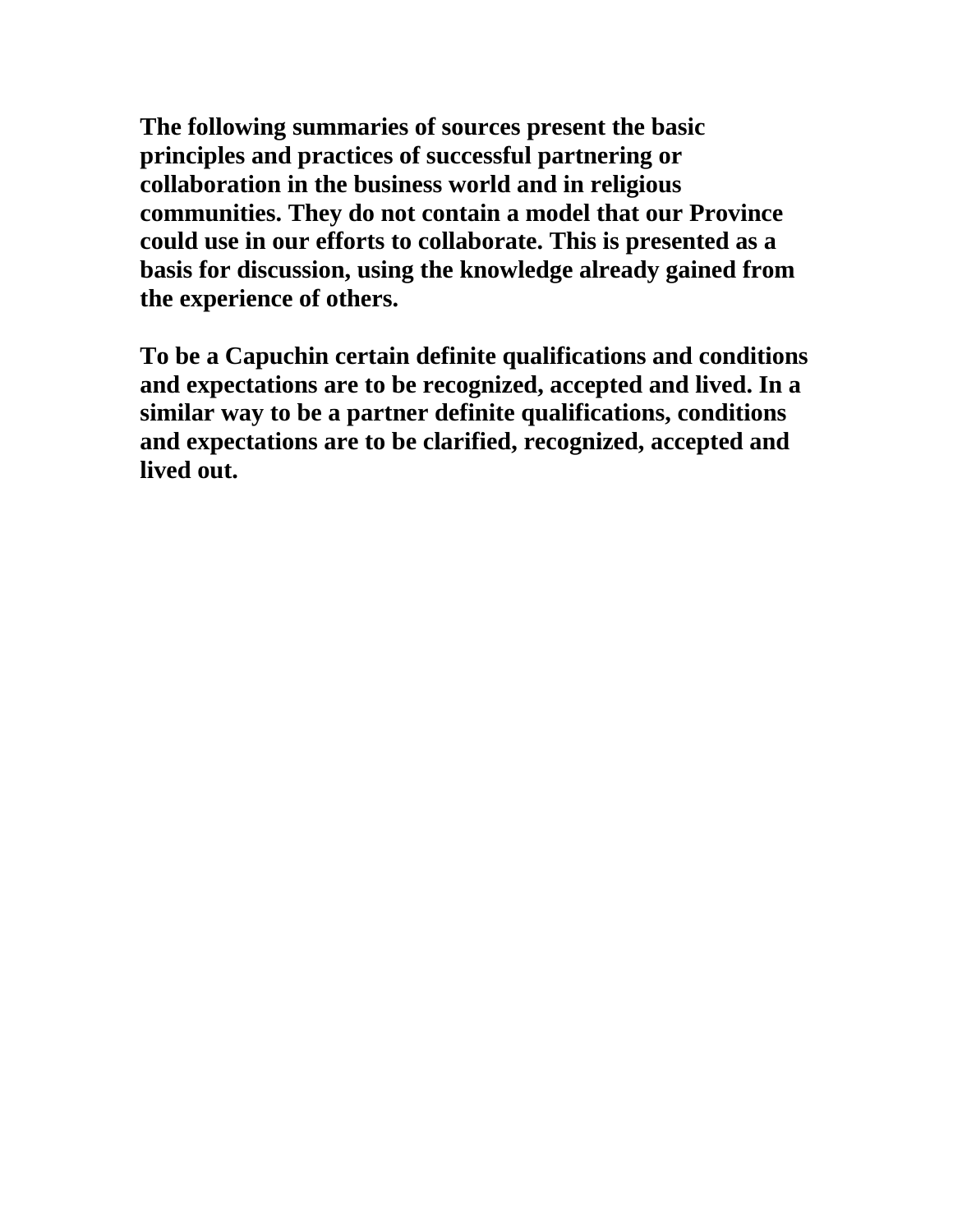# **PRINCIPLES OF PARTNERING 1**

### **INTRODUCTION**

**What is partnering? Partnering is a planned and orchestrated effort by a group of people to commit to an organized effort of establishing an environment of mutual trust, open communication, cooperation and teamwork that causes everyone to win by achieving the mutually agreed upon goals and objectives. In the partnering process a "charter" is developed that specifies the "what's and how's" of the way people relate to one another and manage themselves in working together to achieve the desire mission.** 

**There are several essential elements of partnering for it to be successful:** 

**1. Commitment to partnering by the top leadership of every organization involved in the mission.** 

**2. Equity in considering all participants interests and gifts to create shared goals and commitment by all involved. Everyone has something to give or something others can learn from them. We must be willing to learn from one another. This enrichment results from being open to one another's ideas, experiences and respecting one another's cultural differences, a process of give and take.** 

**3. Trust among all parties through personal relationships and open communication with mutual sharing and understanding of each party's gifts, risks and goals. Partners must see their resources as jointly owned and held in trust by each member for the common good.** 

**4. Mutuality: to be open to one another as friends on the basis of common commitment, common values or spirituality, mutual trust, confession and forgiveness, keeping one another informed of all plans and programs and submitting ourselves to mutual accountability and correction.** 

**5. In decision making mutuality means sharing power. For example, major decisions affecting partners should not be taken without their participation in the decision.** 

**6. A partnering charter developed jointly by all involved that identifies specific goals and objectives for the mission.** 

**7. Implementation of goals and mechanism for problem solving.**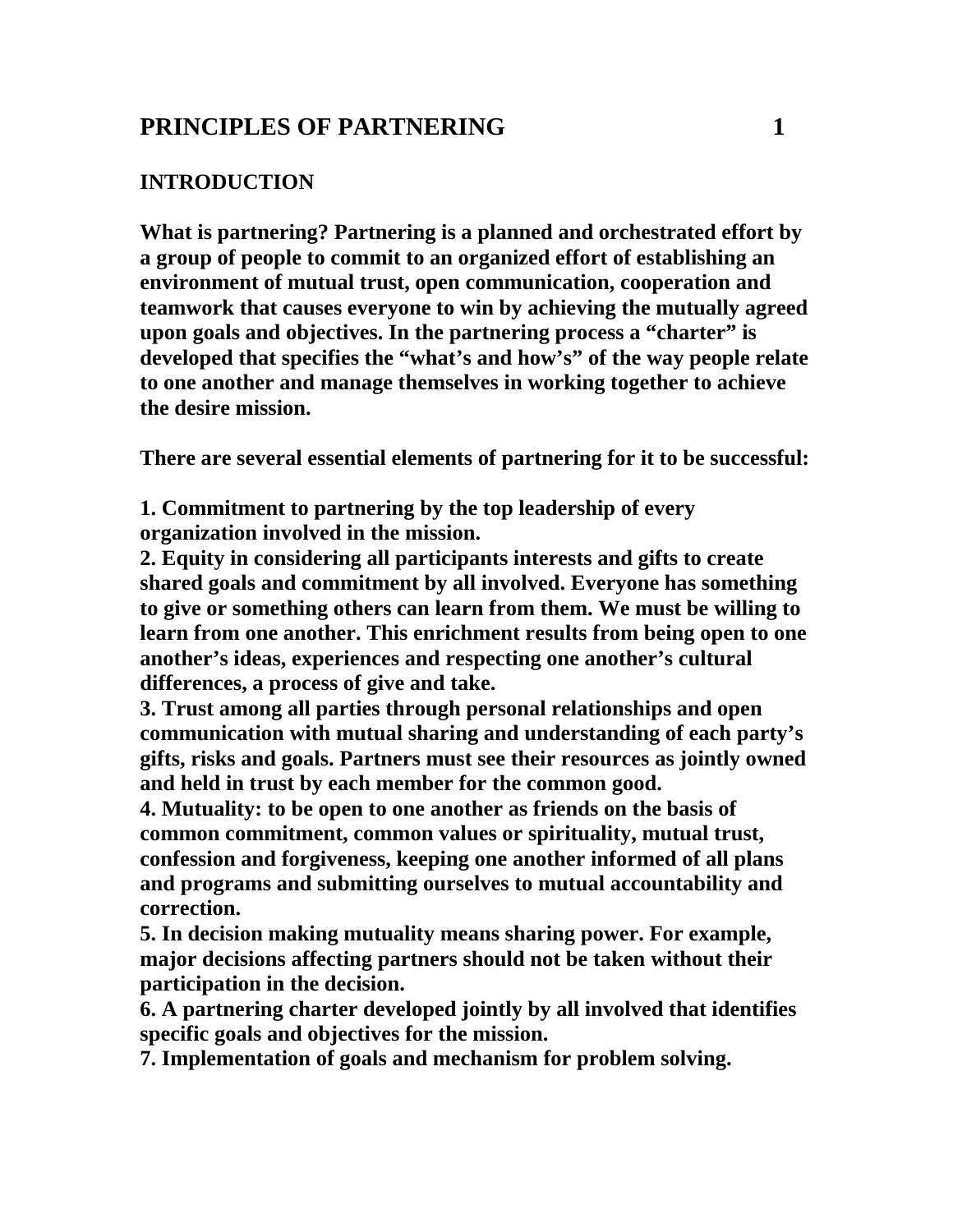**8. Continuous evaluation based on the goals to ensure the plan is proceeding as intended and all partners are carrying their share of responsibilities.** 

**9. Timely resolution of all disputes at the lowest level.** 

### **THE BENEFITS OF PARTNERING**

**Partnering clarifies and manages the communications involved in a mission. It can uncover problems and provides structure and skills to address them. Partnering asks participants to commit to individual tasks to realize the mission and to resolve issues. Where there are many aspects of a mission partnering tries to coordinate them to work together. It helps team members work together to control more of the overall project and to get to know enough about each other to increase trust.** 

**Thus partnering is an agreement among the people involved in a mission or project that outlines responsibilities, lines of communication and a commitment to that mission so that it is seen as a success by all. Partnering is based upon relationships and relationships are built upon trust. We form relationships basically by the way we talk to one another. How we give feedback to one another when something goes wrong, needs change, or needs communicated, shapes how we feel about one another.** 

**The manner in which feedback is given can help or hinder the project or the relationship. All need to think about how they give feedback. Feedback literally means to give something back to nourish. When you give feedback, does it nourish someone to understand or improve, or is it done in such a way as to tear down a person and/or his work. E.g. if some task is not done well, giving feedback means not only to show what is not done but also means beginning a discussion of ways to improve the work. Also important is not to quickly judge a person's comments or actions without taking time to seek first to understand where the person is coming from in terms of his or her perspective.**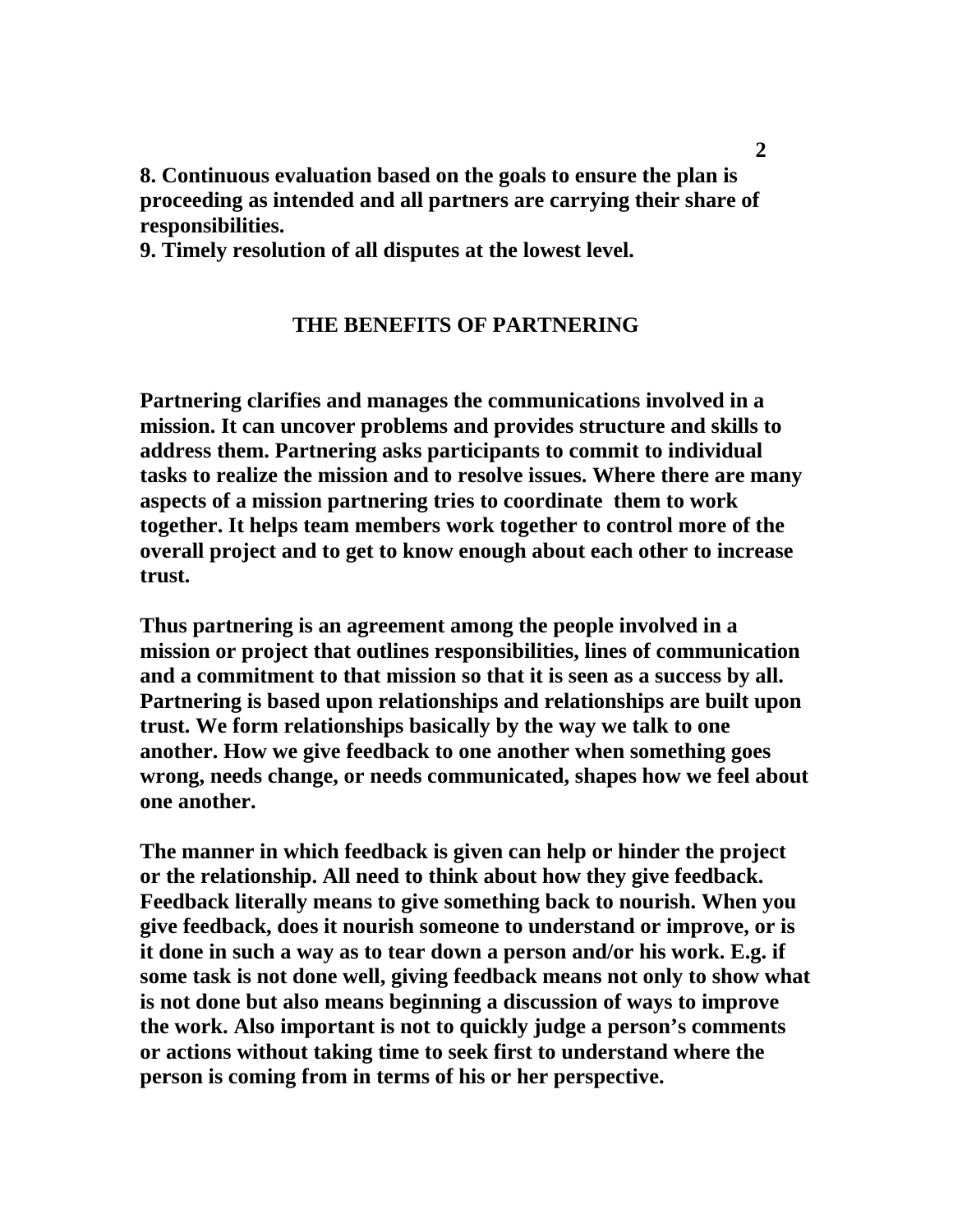# **1. Stage 1 – Orientation and preplanning**

**The purpose of orientation is to give all members of the team an overall view of partnering and the importance of their participation in it. All must have the same understanding of what partnership is, what are its benefits, what's in it for them, what is expected so that everyone is on the same page. If people have different notions or expectations, it cannot work.** 

**Preplanning is the time for all partners to identify and define the important issues and project concerns. This is the time to set out clearly what needs to occur for the mission to be accomplished and who is responsible for what tasks. Even the workload should be a partnering effort.** 

**Guidelines for Giving and Receiving Feedback:** 

**1) Raise the issues: What are your needs and/or concerns/expectations of this project? What would you like to see more of or less of? 2) Ask for specifics: when this happens, the result is…and you feel…. How do you see the situation and what changes would you like to see?** 

**3) Agree on an action plan: So I will do… and you will do…..** 

**4) Keep lines of communication open and agree on how to communicate or how information is given such as time of meetings, special events, problems, unexpected crises, etc and follow up on results.** 

**Conflict resolution or problem solving procedures:** 

**The group of partners have to set up a conflict-resolution procedure or a problem solving procedure so that they can deal with issues. The art is to resolve a conflict before it drives a wedge between you and another person or group. Unresolved conflict can lead to many problems. Problems and conflicts cannot be resolved if people tear each other down. The skills needed are the ability to listen, ask pointed questions, do your homework about an issue, be respectful and honest.**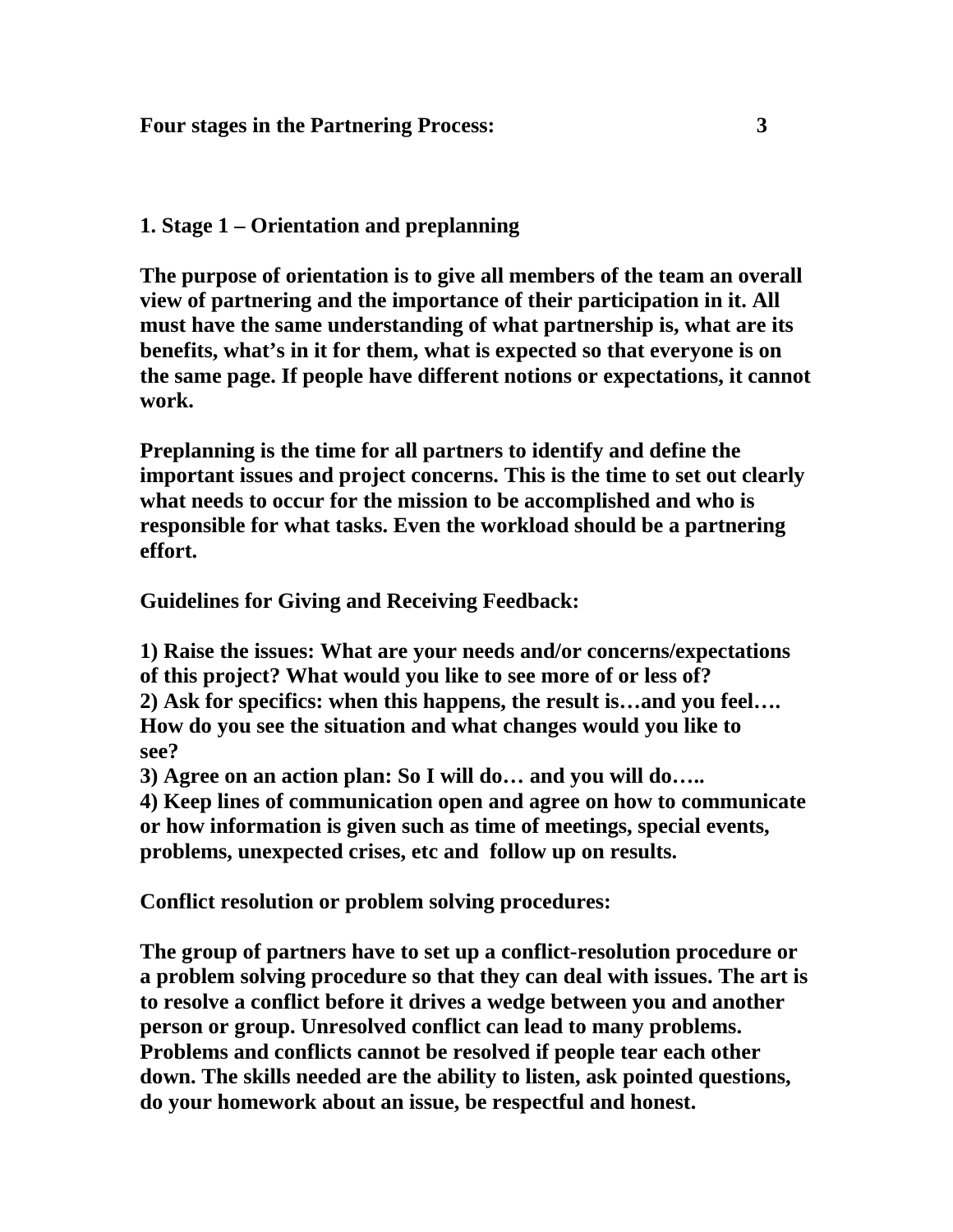**A Problem Solving Guide:** 

**Step 1: Identify needs: mine and others.** 

**Step 2: Define the problem** 

**Step 3: Brainstorm causes and solutions** 

**Step 4: Evaluate solutions: acceptable and not acceptable** 

**Step 5: Choose Solutions and distribute tasks and responsibilities** 

**Step 6: Plan and take action and check results.** 

**To actually come to solutions that fulfill the mission, the people involved must know the project involved very well and become aware of unspoken conflicts. All parties shall identify and clearly define issues openly and honestly after preparing good questions and being willing to listen for understanding all sides. Focus on the issue itself and not personalities and recognize that when a problem does exists the problem should be attacked and worked on and not the person. Look at the issue from the other person's point of view in order to better understand their perspective. Avoid blame and maintain a positive attitude. Keep your cool when the discussion gets heated. Once an issue is in the process it should be resolved at the level of the project by those responsible for the project within their area of expertise. Guidelines concerning who is responsible and who has the decision making power over certain areas need to be clarified. Some issues are to be resolved at a higher level. Elevating an issue to the next level of authority should not be viewed as an individual's inability to do his/her job but as insight into the bigger picture. Also all affected parties of issues resolved and the outcome must be notified.** 

**Communication is an essential key to successful partnering. Leaders need to keep in mind what needs to be communicated. Who should communicate to whom and about what? How frequently and what is the method of communicating. Does anything need to be documented and**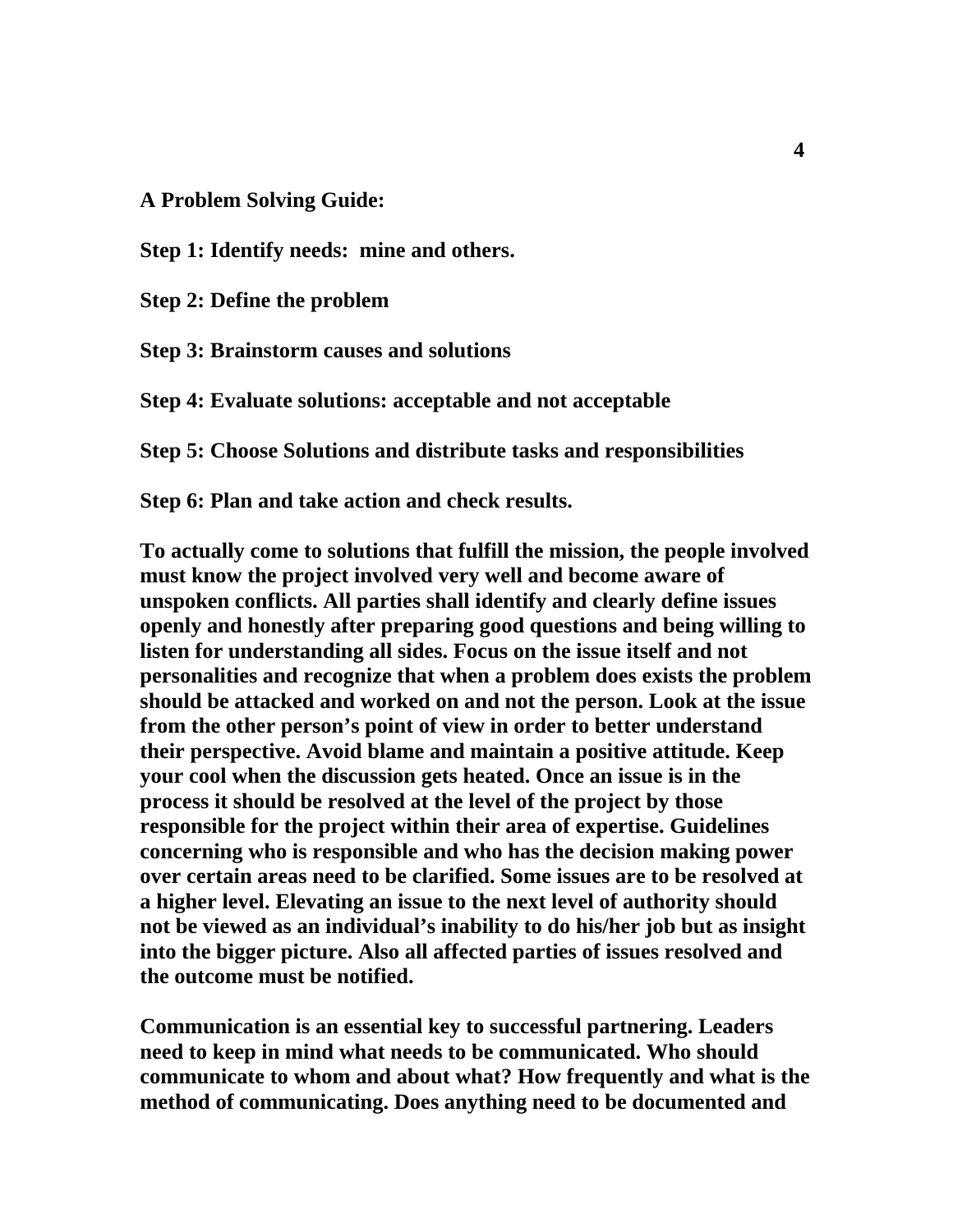**how? Are there any communication problems? Are we communicating clearly? Are we responding to the needs and concerns of others?** 

**The above is a brief summary of the main principles of successful partnering learned from the business world. The source: ODOT PARTNERING HANDBOOK, Ohio Department of transportation, Author: Donna K. Brown, Project Consultant, Oak Wood Associates Ltd. Grand Rapids, Ohio)** 

**In summary, collaboration or partnering is a mutually beneficial relationship between two or more parties who work toward common goals by sharing responsibility, authority and accountability for achieving results. Collaboration is possible only if there is a shared vision.** 

## **COLLABORATION WITH THE LAITY**

**Collaboration with the laity is in the air, whether the motive is sheer panic about survival of communities or missions, or whether there is a genuine conversion, a transformation to a new way of being church which embraces a new energizing and challenging vision in which there is a new human dynamic that calls for a constant negotiation of our expectations of ourselves and each other.** 

 **Levels of collaboration:** 

**1. Employment: Collaboration with the laity means employing laypersons in the works of the religious community such as running or staffing their schools, health centers, retreat centers. Another level is created when laypersons are employed in providing services to the members of the religious community. One way is when the laypersons' role involved movement into the private life and quarters of the community as is the case when they are employed in the community kitchen or as nursing personnel within the living quarters of the**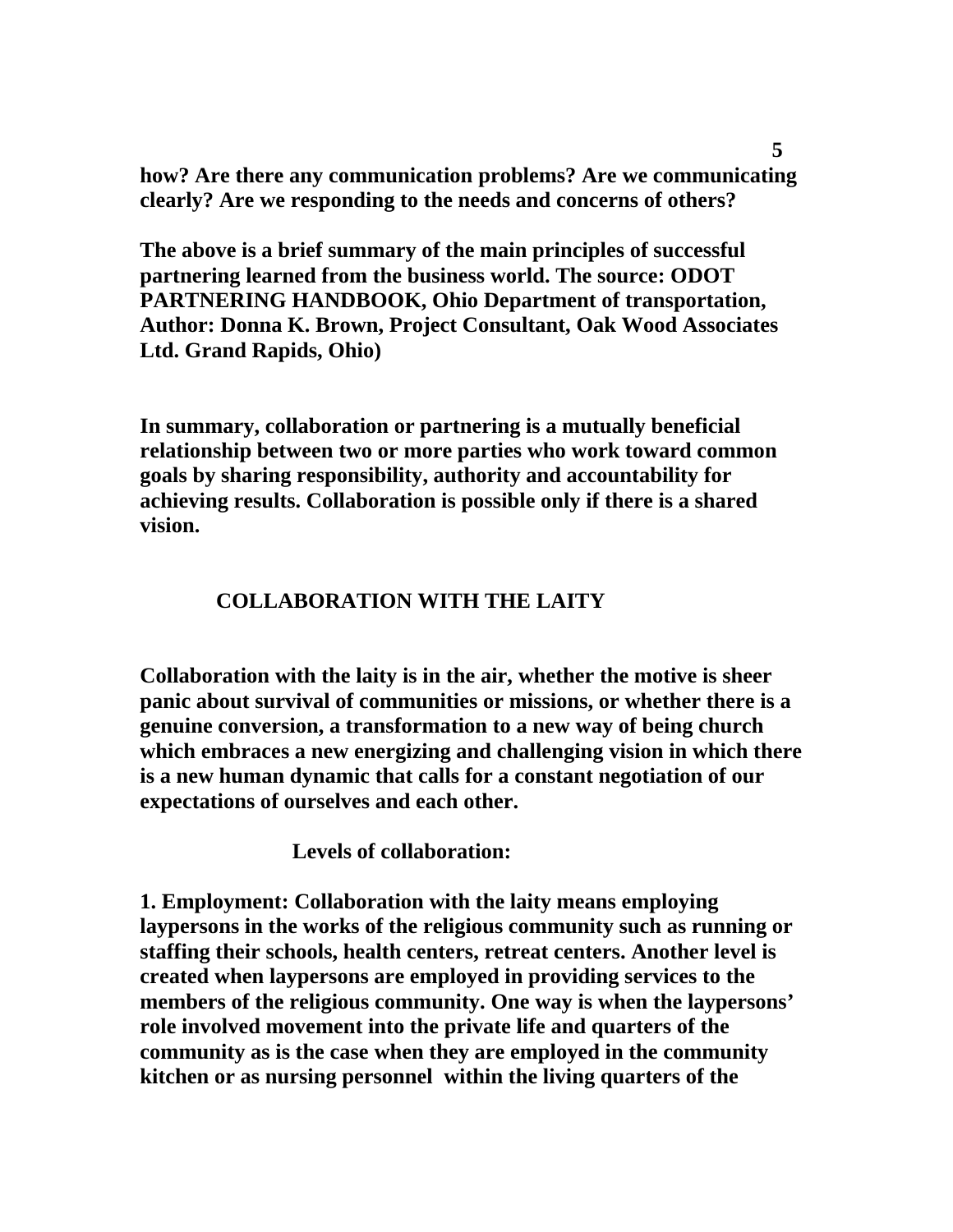**community. Questions arise: do we eat with them? What will they see and hear? Who can enter and where? Another stressful issue is religious being accountable to laypersons, when a layperson is hired to run the accounting office or the treasurer of the community. Leadership of the community must deal with the resistance that might emerge in carrying out policy decisions.** 

**The decision to hire laypersons for the community's mission or for services to its members contains responsibilities both for the community and for the persons hired. The community needs to ask itself about the responsibility it is assuming in terms of justice and equity for lay personnel. We take on responsibility and accountability when we hire laypersons to direct programs or work with us. The relationship of responsibility does not flow in only one direction: these are the community's expectations of you; the community assumes none toward you. Superiors cannot dismiss church or community employees in arbitrary and unaccountable fashion. Policies, procedures and behaviors must conform to gospel justice and equality.** 

**To realize the principles of justice and equality, communities engaged in collaboration with the laity must have clear guidelines concerning personnel practices and policy areas: personnel policies, participation in decision-making, compensation systems, training and continuing education or inservice, affirmative action, recruitment and placement, performance evaluation, grievance and due process, termination and associations of employees. (A helpful document on these issues is William P. Daly, Joseph T. Graffis, Parish Personnel Administration, National Association of Church Personnel Administrators, Cincinnati, Ohio, 1992)** 

**2. Partners as colleagues. Collaboration reaches a new and more humanizing level when it becomes colleagueship. Co-laborers all too frequently work for or under; colleagues work alongside or with. Colleagues are peers. They may not all have the same function or position in the mission but beyond the respect that people deserve just for their personhood, they give each other equal respect for the**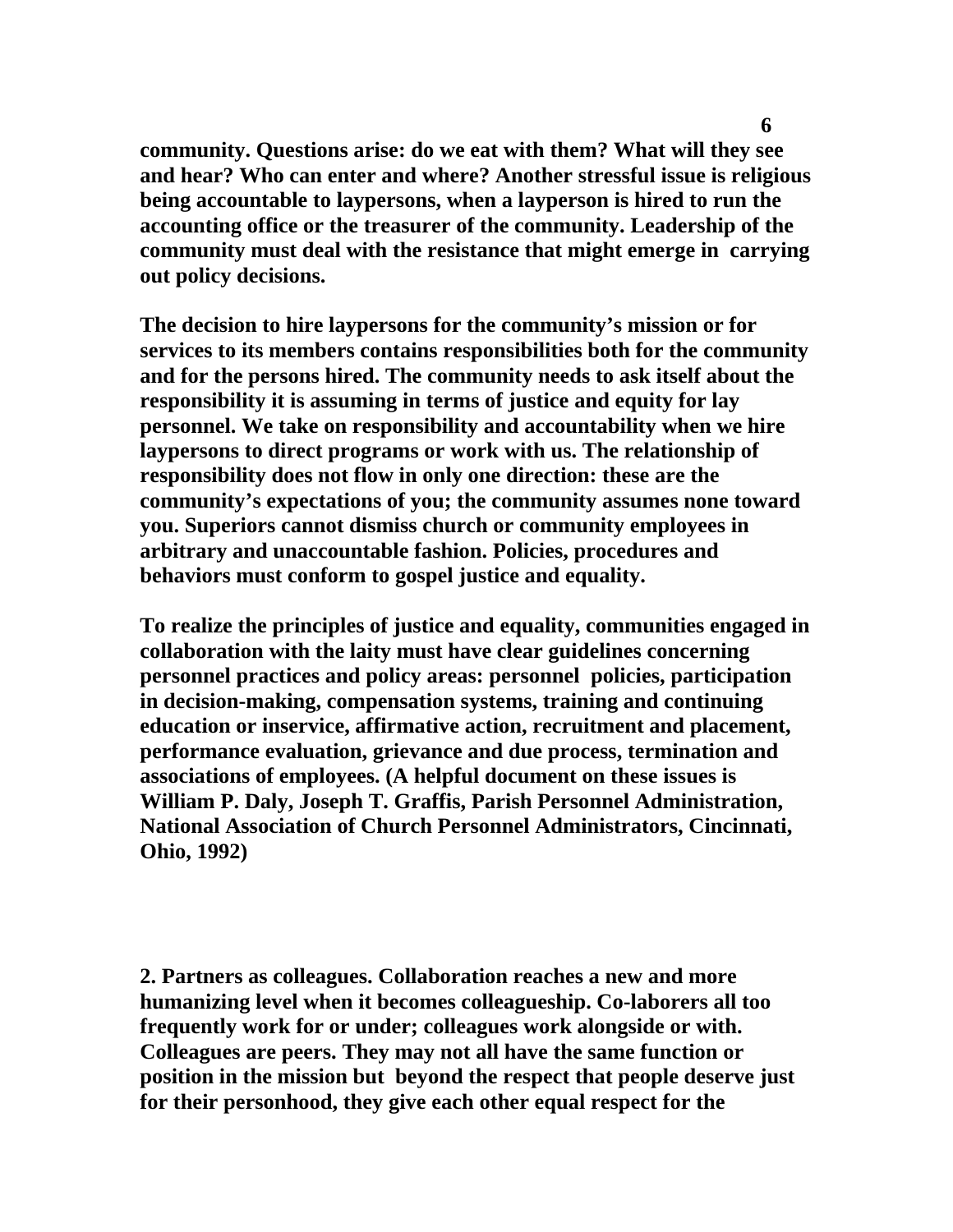**contribution each makes to the common effort. This requires a new attitude to be maintained by community or church leaders and lay persons that they are not second-class citizens. They too have gifts, skills, passions and dedication. The need to control or be controlled, competence and lack thereof, and openness to honest critique are to be faced.** 

**3. Empowerment. An even more significant level of collaboration involves co-determination. As people begin to see themselves as peers, the next step for them is the issue of ownership of the project. They want some say, some sense that they are shaping what it is they will be asked to commit themselves to. Who determines what we are going to do or be? In other words: whose mission, church, center is this? Does the community's legal title to the facility give it the sole power to shape its program or mission?** 

**The issue is one of empowerment. To invite people into peer relationships is to invite them into empowerment. There are two levels. The initial one, operational empowerment, concerns the power to determine how to carry out one's role in the project, that is how to do one's job. To encourage people to be self-starters within the role delegated to them is more than just good management; it involves fundamental respect for people's gifts, competence and adulthood.** 

**The second level is to be part of the process to determine larger goals, direction, vision or mission of the enterprise and in some cases, whether to end the project or hand it over to others. E. g. when there is the possibility of a religious community's withdrawal from some institution or mission it is only right and just to bring into the conversation all who are involved in the running of the place. Some congregations, at the time of chapter, invite a broad spectrum of people related to the mission of the community, bishops, priests, other religious, lay colleagues, the clients, to gather and reflect with the members on how the community is coming across and how it might serve more effectively, or how to deal with scarcity of personnel or resources for the mission. It has to be admitted, however, that it is not an easy task to design structures that can equitably give committed lay colleagues an appropriate sense of policy empowerment. This involves a complicated balancing of many values. And as religious move into collaboration they will need to decide**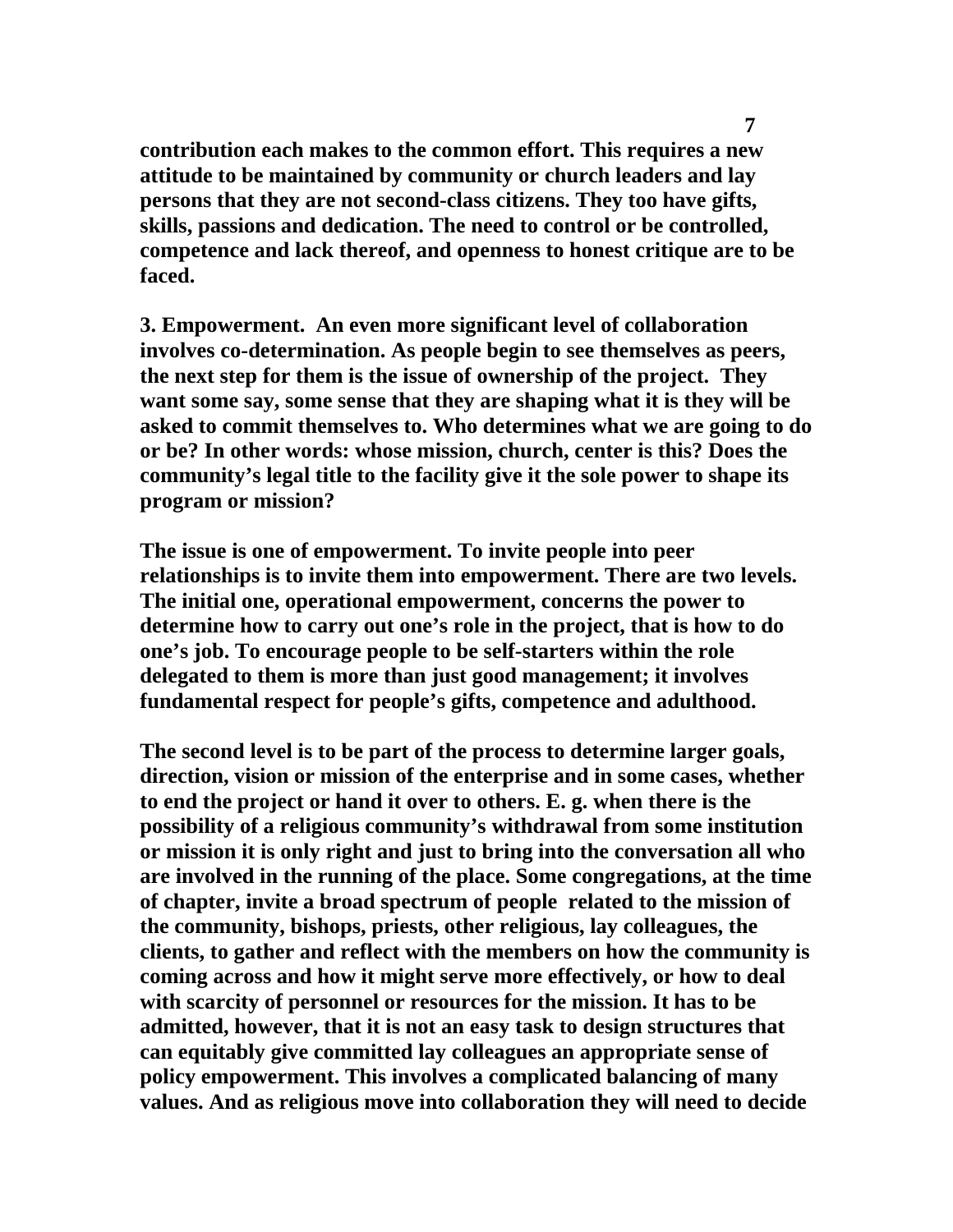**whether they are ready to share those forms of power and willing to assume the consequences of sharing power?** 

**However, if it unfolds organically, the empowering relationship between religious and their collaborators may blossom into a mutual desire for co-membership, but no matter what form these unions take, all people involved must be clear about what expectations are present on either side of the relationship. This involves the discipline of continually clarifying and negotiating expectations together. (Source: Human Development 11, 3 (Fall, 1990, 36-39)** 

## **THE SECRET OF SUCCESSFUL COMMUNITY COLLABORATION:**

**The secret is a strong sense of community, a sense of belonging, influence, integration and emotional connection among the members. A step toward creating a community and a strong sense of community is to identify a need, and then bring people together, in an organized way, to develop a plan, a course of action, to fulfill that need. This course of action should integrate individual gifts and strengths in a way that everyone will have a role, everyone will have a purpose. If individual members feel that they have contributed to the achievement of the overall goal and are recognized and appreciated then the whole community benefits and the work goes on.** 

**Selflessness and serving others is an important and common value. Participation in a community, a mission, giving to others, doing for others, and helping individuals satisfy needs, making life better for the people are significant values that can bring people together and enable them to work together. This value is far more significant than who has the authority. People become committed when they feel they are a part of something that provides for the needs of others. Everyone feels included and accepted within the group and they have a sense of pride of being a member of this group. They feel that they can influence people in a positive way, by speaking to each other, listening to each other, and helping one another in a spirit of care. Collaboration becomes a way of living the Gospel, a brotherhood/sisterhood, a discipleship of equals, whose gifts are shared with society and are a witness to the presence of God's Kingdom of justice, peace and love.**